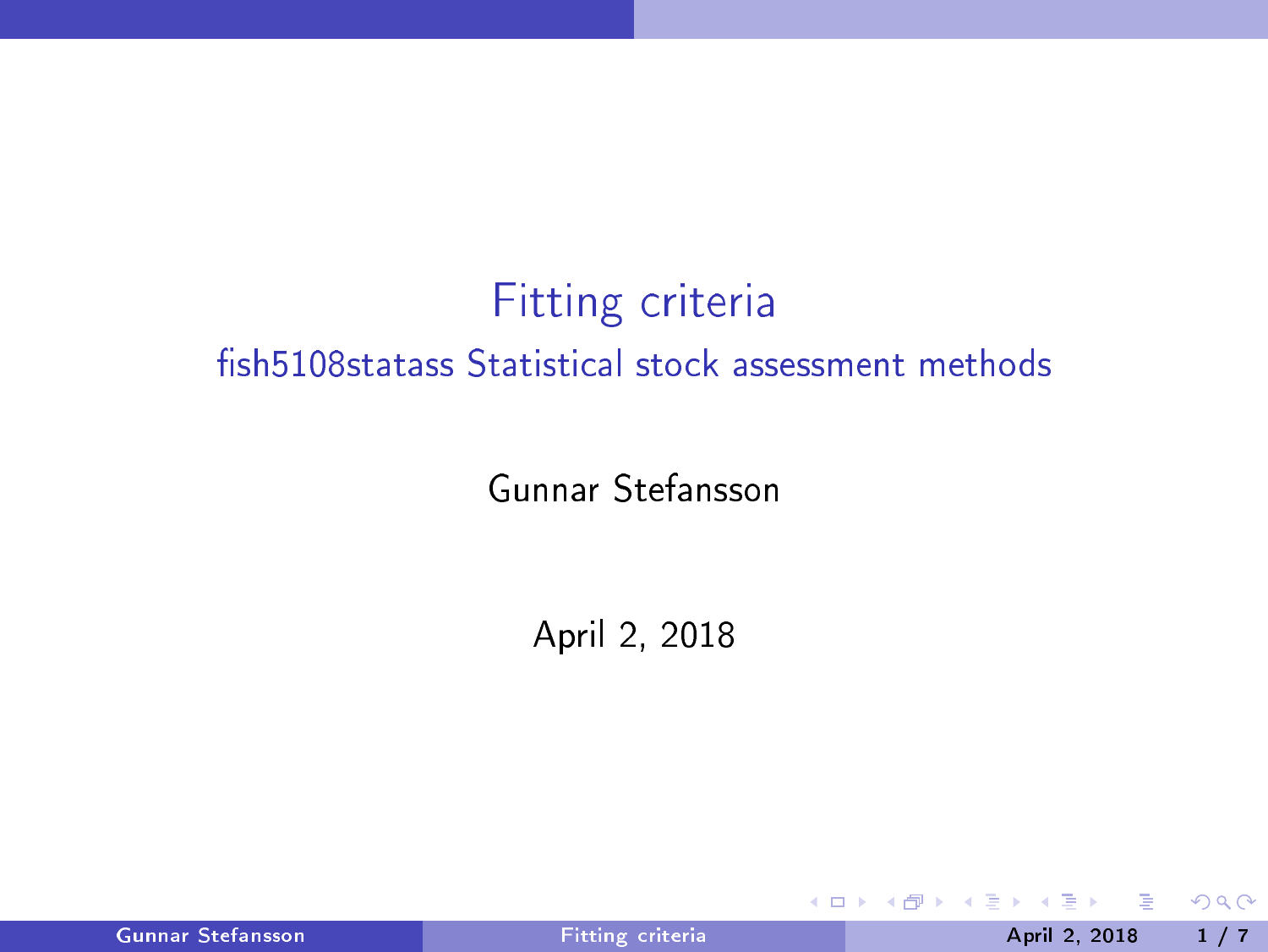### The issue of fitting to data

Have some internal model of sto
k development Model may be bulk or age-based Need to compare to data-not contort the data! Data may be bulk or age-based Note several possible combinations: model or data may be complex or simple

<span id="page-1-0"></span>4 0 8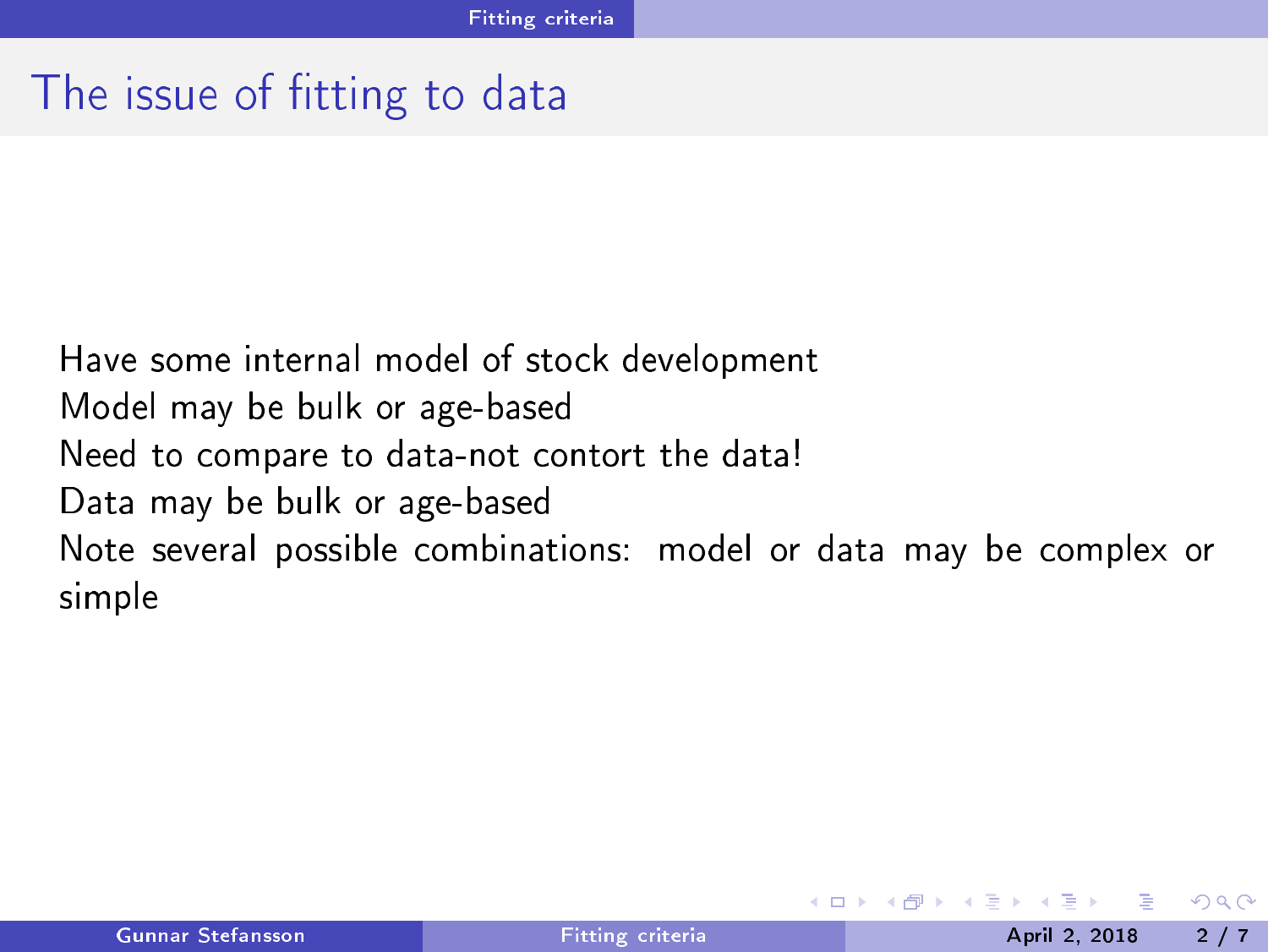## Linking biomass to an index

Annual index of total abundance:

$$
I_y = q B_y e^{\epsilon_y}
$$

Assume  $\epsilon$  comes from Gaussian distribution q is catchability

<span id="page-2-0"></span> $\leftarrow$   $\Box$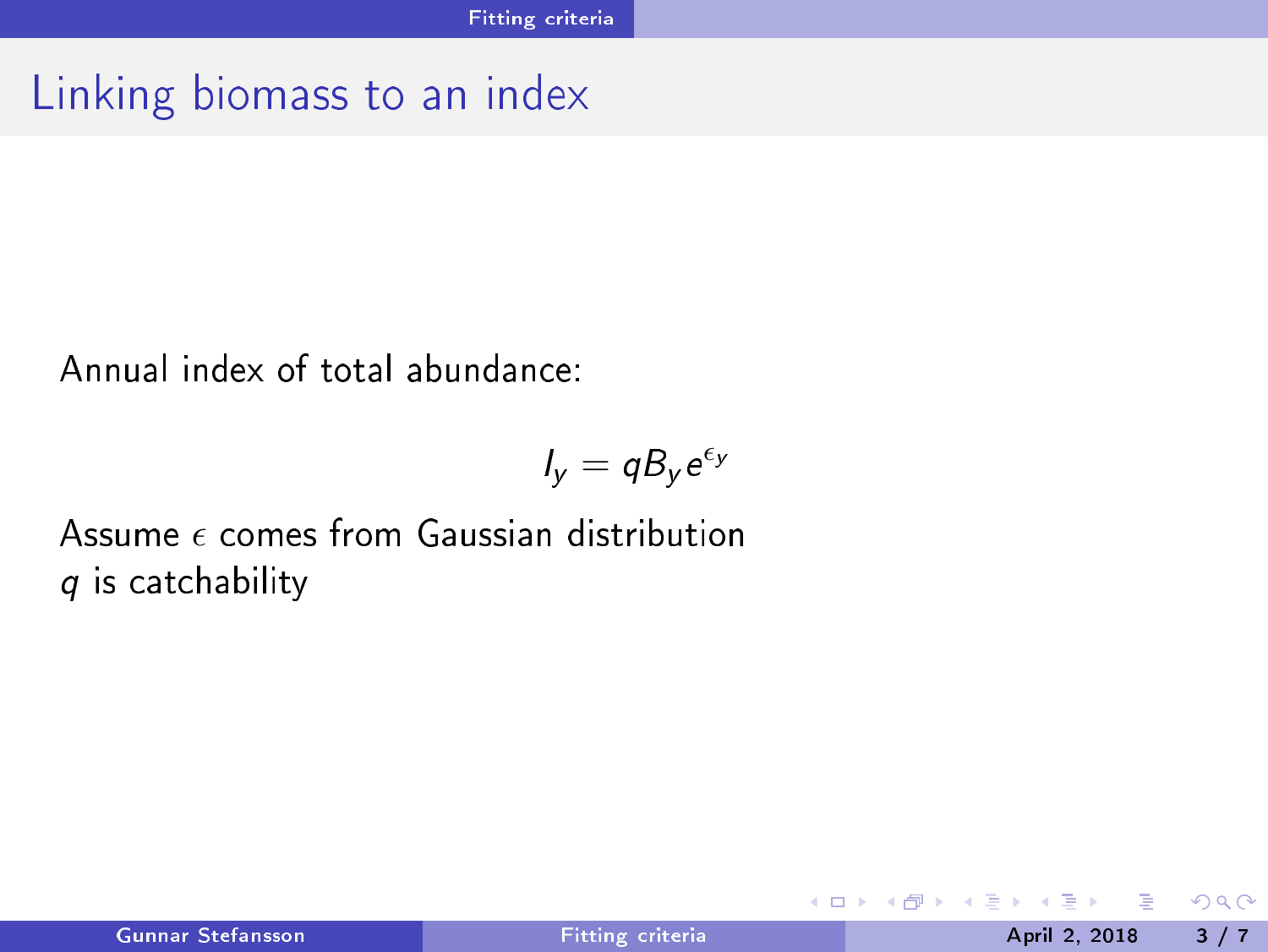### Fitting in a VPA setting

- VPA/cohort analysis gives historical information
- Survey indices provide time series proportional to abundance
- **•** Effort data provide time series proportional to  $F_v$
- Can connect through regression (i.e. revise the terminal year)
- Can reduce to single parameter  $(F_{term})$
- o Better to formally estimate using a statistical approach, e.g. minimize

<span id="page-3-0"></span>
$$
\sum \left(E_y-(1/q)F_y\right)^2
$$

over the terminal  $F_{term}$ .

Can also write up formal methods (e.g. ADAPT) for estimating an entire parameter set, including selection pattern  $s_a$ .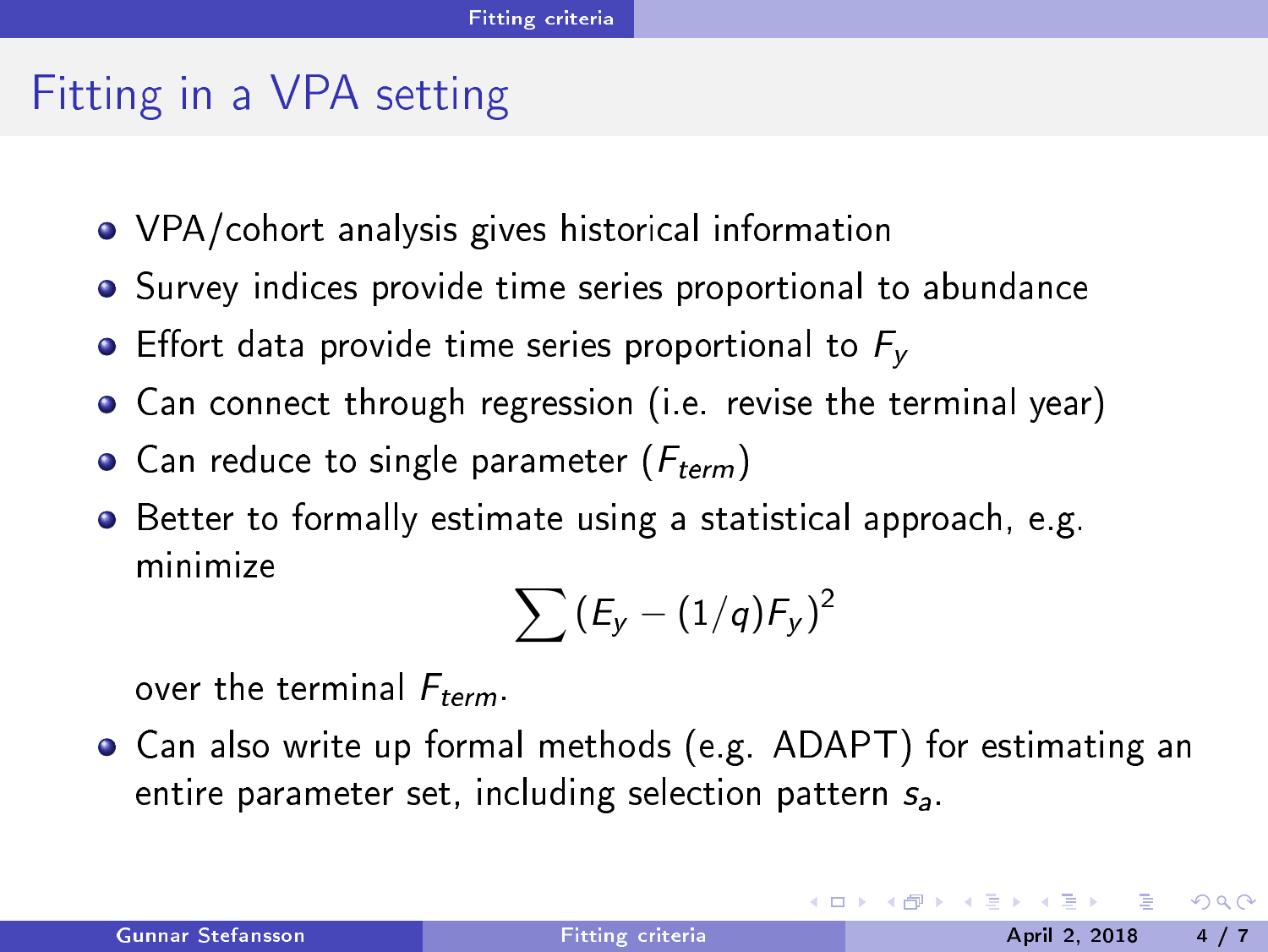#### ADAPT

Simplified ADAPT:

- Start with VPA or cohort analysis
- · Use regression to predict indices get SSE
- Find the best possible regression by varying  $F_{term}$
- NB: The index-values are on the y-axis!!

<span id="page-4-0"></span>
$$
SSE = \sum_{a,y} w_a [\ln U_{ay} - (\alpha_a + \beta_a \ln N_{ay})]^2
$$

Often we set  $w_a = 1$  for most ages. Usually we set  $\beta_a = 1$  for most ages.

Full ADAPT: Use nonlinear minimization and estimate initial age composition, annual  $F_v$  and recruitment along with  $g_a$ .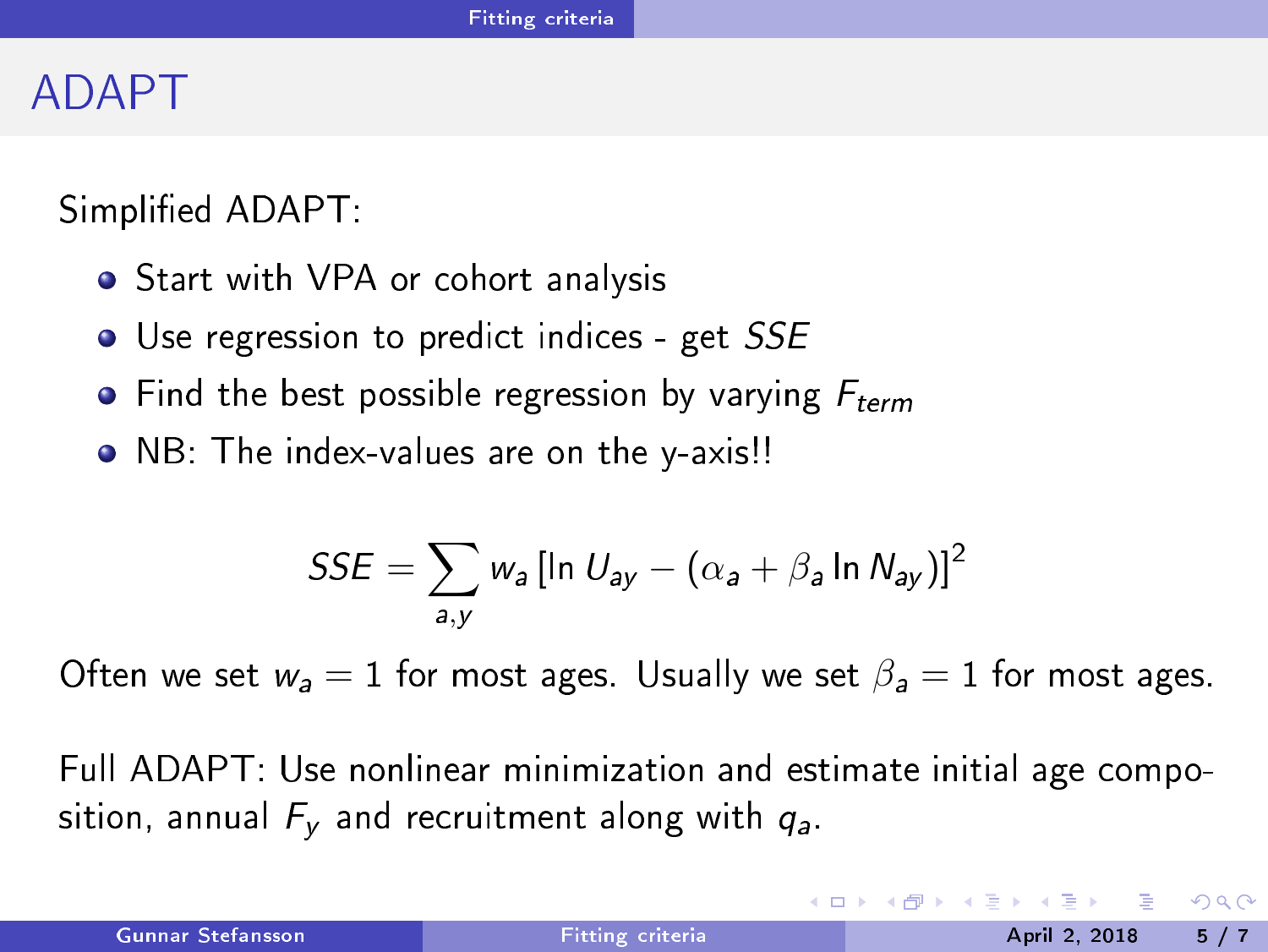# Abundan
e index (resear
h or log-books)

- Log-books: catch per towing hour Log-books: at
h per towing hour
	- use mean weight to get number of fish per towing hour
	- use age determination to get number per age group
- · Groundfish survey: direct count
	- use age determination to get number per age group
	- **a** Other research cruises

<span id="page-5-0"></span>4 0 8